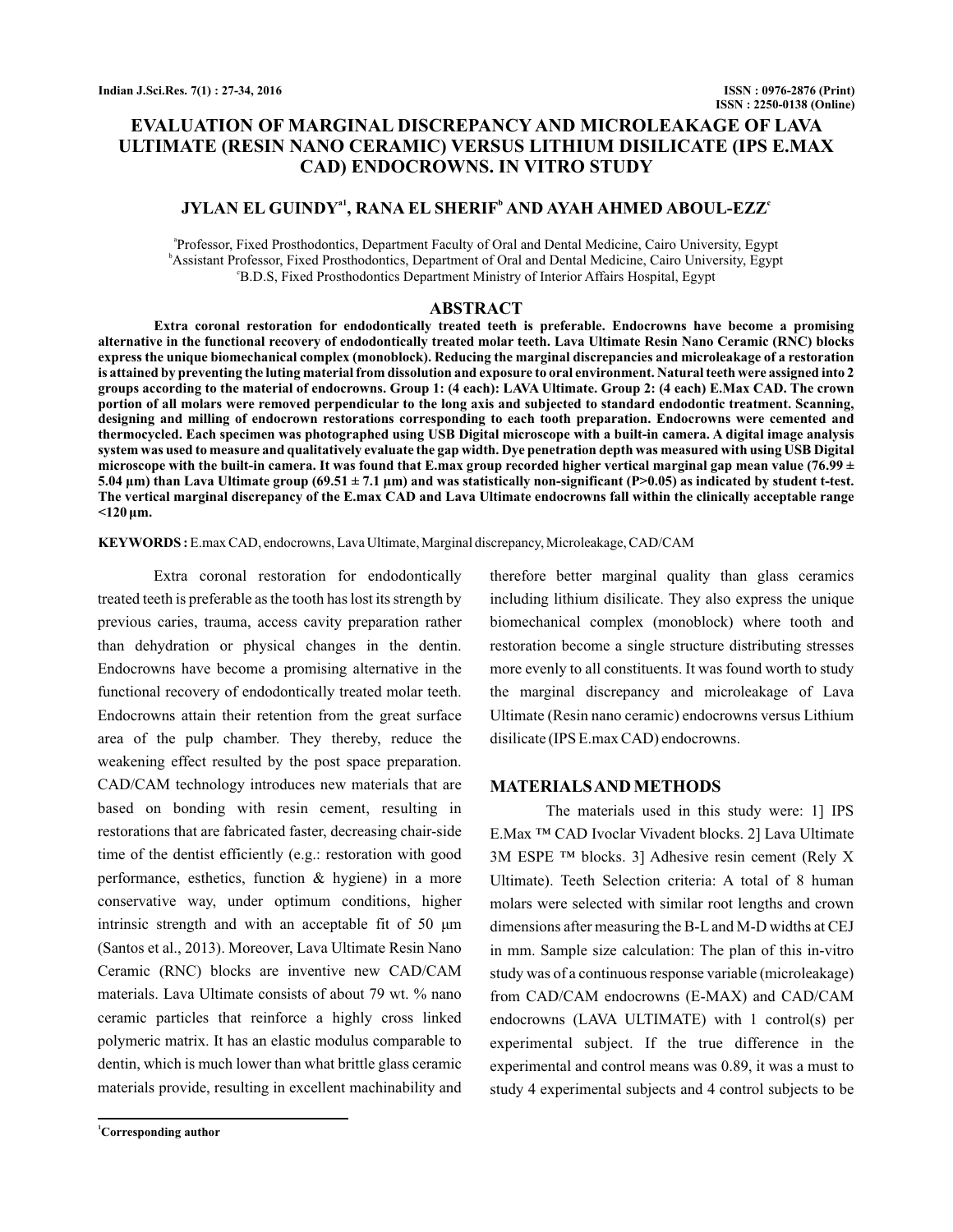able to reject the null hypothesis that the population means of the experimental and control groups are equal with probability (power) 0.9. The Type I error probability associated with this test of this null hypothesis was 0.05. Implementation of allocation was done as follows: Number from 1:8 was written on folded papers and was placed in opaque sealed envelopes. The samples were numbered from 1 and ascending and then were divided by the website (http://www.random.org/) into 2 equal divisions. All teeth were mounted in epoxy resin blocks using custom made Teflon mold (2.5 diameter x 2.5 height) (Figure, 1). A special device (paralleling device) was fabricated to allow accurate vertical centralization of the tooth in the Teflon mold during construction of the epoxy resin blocks. The crown portion of all molars were removed perpendicular to the long axis to within 2.5mm above the CEJ at the buccal and lingual sides and 2 mm from the CEJ in the proximal sides, using coarse diamond disc and copious water irrigation forming a butt joint design.

All teeth were subjected to standard endodontic treatment. Superior aspect of Gutta percha was removed till the canals entrance with no more than 1 mm below the orifice of each canal drilling inside the canals.Athin layer of flowable composite material (tg flow London, United Kingdom) was applied to seal any undercuts meanwhile enhance bonding with resin cement. A CAD/CAM system Cerec AC system with Omnicam (Sirona Dental systems



**Figure 1 : Teeth Mounted in Epoxy Resin Blocks Using Custom Made Teflon Mold**

GmbH, Bensheim, Germany) and MCXL in lab milling machine were used for the fabrication of all samples in this study. To obtain a three dimensional image for each prepared tooth on the computer screen of the Cerec AC system, 4.0.1 software system, the prepared tooth was scanned using the omnicam scanner. The data was generated successively into a 3D model then the captured pictures (Figure, 2) were saved in the preparation catalogue of the software. The Programat P300 furnace was used for crystallization and glaze firing. The IPS e.max CAD



**Figure 2 : Virtual Restoration Design.**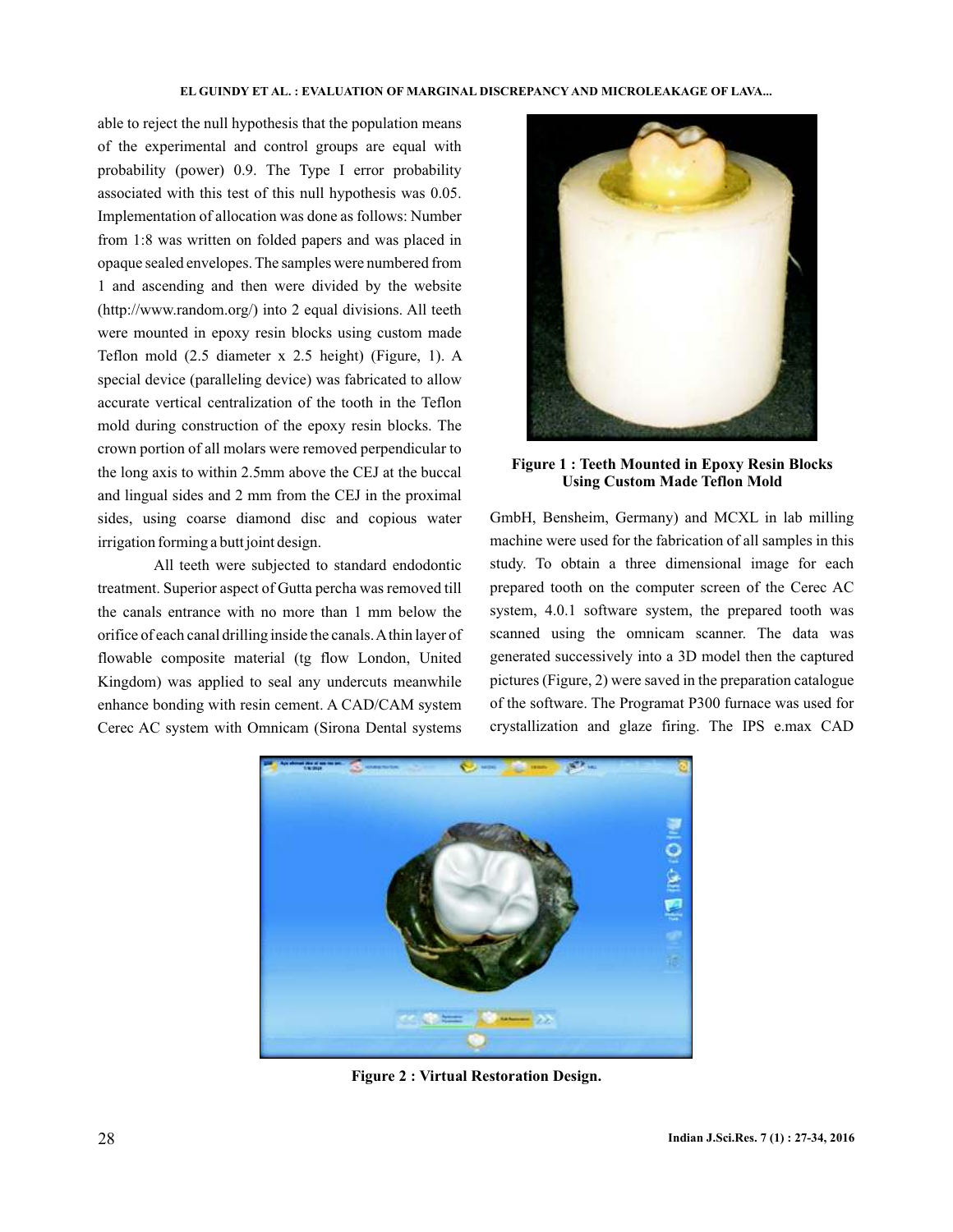ceramic endocrowns appeared to be in their precrystallized form after milling where they have the bluish grey colour. For the lava ultimate, no firing was needed. Finishing and polishing of the Lava Ultimate endocrowns were performed by Meisinger Tool Set extra oral finishing and polishing system. The intaligo surfaces of each E.max CAD endocrown were etched with 4.9% hydrofluoric acid (HF) etching gel for 20 seconds according to manufacturer's instructions. Using a mini brush, Scotchbond Universal Adhesive (the primer and adhesive are in one bottle) was applied to the entire fitting surface, left for 20 sec. then gently air thinned with moisture-free air for 5 seconds until the solvent evaporated and the adhesive no longer moved over the surface. Lava Ultimate endocrowns were cleaned in an ultrasonic cleaner and were gently blowed dry with air. Sandblasting of the internal fitting surfaces of lava ultimate endocrowns was performed with aluminum oxide  $\leq 50 \mu m$ (Cojet) at two bar (30 psi) pressure, according to the manufacturer's instructions, until the entire bonding surface appeared matt. The Lava Ultimate is not indicated for etching with HF or phosphoric acid. The Scotchbond™ Universal Adhesive was applied for 20 seconds, then dried with air for 5 seconds. The prepared surfaces of the tooth were acid etched using 37% phosphoric acid for 15 seconds then rinsed for 20 seconds. Gentle air dryness was performed on the etched tooth surfaces to avoid dentin over dryness. The adhesive was applied and allowed to dwell for 20 seconds. It was thinned and the solvents were evaporated for 5 seconds with a steady stream of air and then light-cured for 20 seconds. Each of the E.max endocrown and the Lava Ultimate endocrown were seated on its respective tooth with finger pressure, and excess cement was carefully removed from the margins, then a glycerin gel was applied to the border surfaces for oxygen inhibition according to the manufacturer's instructions. A customized loading device was then used to apply a standardized load of 5 Kg parallel to the long axis of each endocrown to prevent rebounding of the endocrown during cementation then light curing was applied to all surfaces for 20 seconds per surface. The cemented samples were stored in distilled water at 37ºC for 7 days. Using a thermocycling device the cemented cycles were thermocycled. The number of cycles used was 500 cycle according to ISO standardization. Dwell times were 25sec. in each water bath with a lag time 10 sec. The lowtemperature point was 5°C. The high-temperature point was 55°C. Following cementation, each specimen was photographed using USB Digital microscope with a built-in camera (Scope Capture Digital Microscope, Guangdong, China) connected with an IBM compatible personal computer using a fixed magnification of 40X. Shots of the margins were taken for each specimen. Then morphometric measurements were done for each shot [5 equidistant landmarks] along the cervical circumference for each surface of the specimen (Mesial, buccal, distal, and lingual). Measurement at each point was repeated five times. The entire surface of each specimen was covered with two coats of varnish up to 1mm from the crown margins. The samples were immersed into 0.5% methylene blue (M.B) solution for 24 hours at room temperature in an incubator at 37° C. Following dye exposure, the teeth were rinsed thoroughly with a water syringe for 30 seconds. They were sectioned in B-L direction. Dye penetration depth was measured with using USB Digital microscope with a built-in camera.

# **RESULTS**

Data analysis was performed in several steps. Initially, descriptive statistics for each group results. Student t-test was done between endocrown type groups. Statistical analysis was performed using Aasistat 7.6 statistics software for Windows (Campina Grande, Paraiba state, Brazil). P values  $\leq 0.05$  are considered to be statistically significant in all tests.



**Figure 3 : Column Chart of Vertical Marginal Gap Mean Values as Function of Material**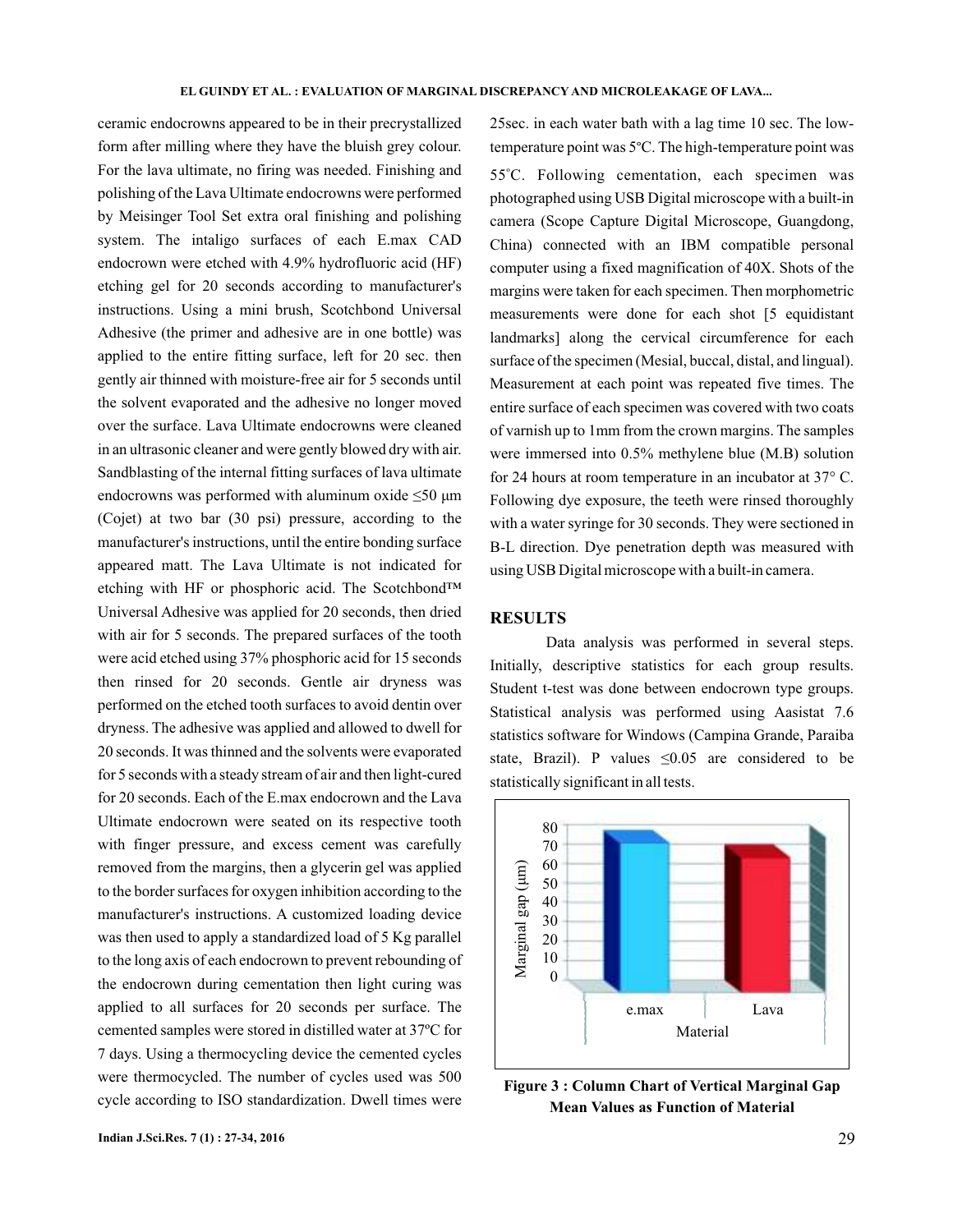**EL GUINDY ET AL. : EVALUATION OF MARGINAL DISCREPANCY AND MICROLEAKAGE OF LAVA...**



**Figure 4 : Representative Microscopic Image Showing Margin Evaluation by Vertical Marginal Discrepancy Distance Measurement of Lava Ultimate**



**Figure 5 : Representative Microscopic Image Showing Margin Evaluation by Vertical Marginal Discrepancy Distance Measurement of the e. max**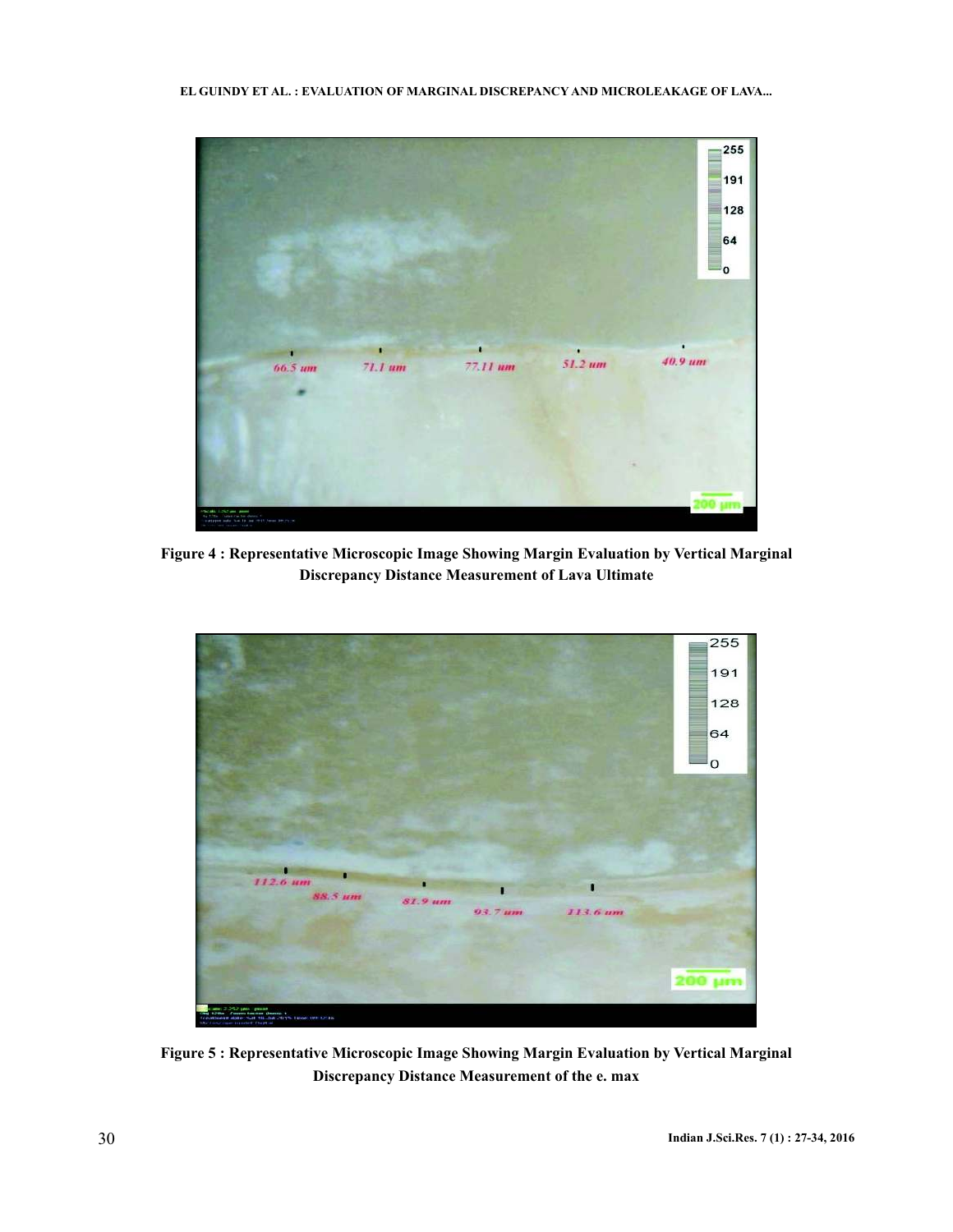| Table 1 : Comparison Between Vertical Marginal Gap Results (Mean values± SDs) as Function of Material |  |  |  |  |
|-------------------------------------------------------------------------------------------------------|--|--|--|--|
|-------------------------------------------------------------------------------------------------------|--|--|--|--|

| <b>Variables</b> |       | Mean um | SD   | Rank | Statistics (p value) |
|------------------|-------|---------|------|------|----------------------|
|                  | e.max | 76.99   | 5.04 |      | $0.0625$ ns          |
| <b>Material</b>  | Lava  | 69.51   |      |      |                      |

Different letter in the same column indicating statistically significant difference  $(p < 0.05)$ \*; significant ( $p < 0.05$ ) ns; non-significant ( $p > 0.05$ )



**Figure 6 : A column Chart of Dye Penetration Depth Mean Values as Function of Material**

### **VerticalMarginal Discrepancy**

1 and graphically drawn in (Figure, 3) and representative (Figures 4  $\&$  5). It was found that e.max group recorded than Lava group (69.51  $\pm$  7.1 µm). The difference of vertical The mean values and standard deviation of vertical marginal gap (μm) for both groups are summarized in table microscopic images of the vertical marginal discrepancy in higher vertical marginal gap mean value  $(76.99 \pm 5.04 \text{ }\mu\text{m})$ marginal gap means values between both groups was statistically non-significant (P>0.05) as indicated by student t-test.

# **Microleakage**

The mean values and standard deviation of microleakage measured by dye penetration depth (mm) for



**Figure 7 : Representative Microscopic Image Showing 0-Microleakage Evaluation by Dye Penetration Depth**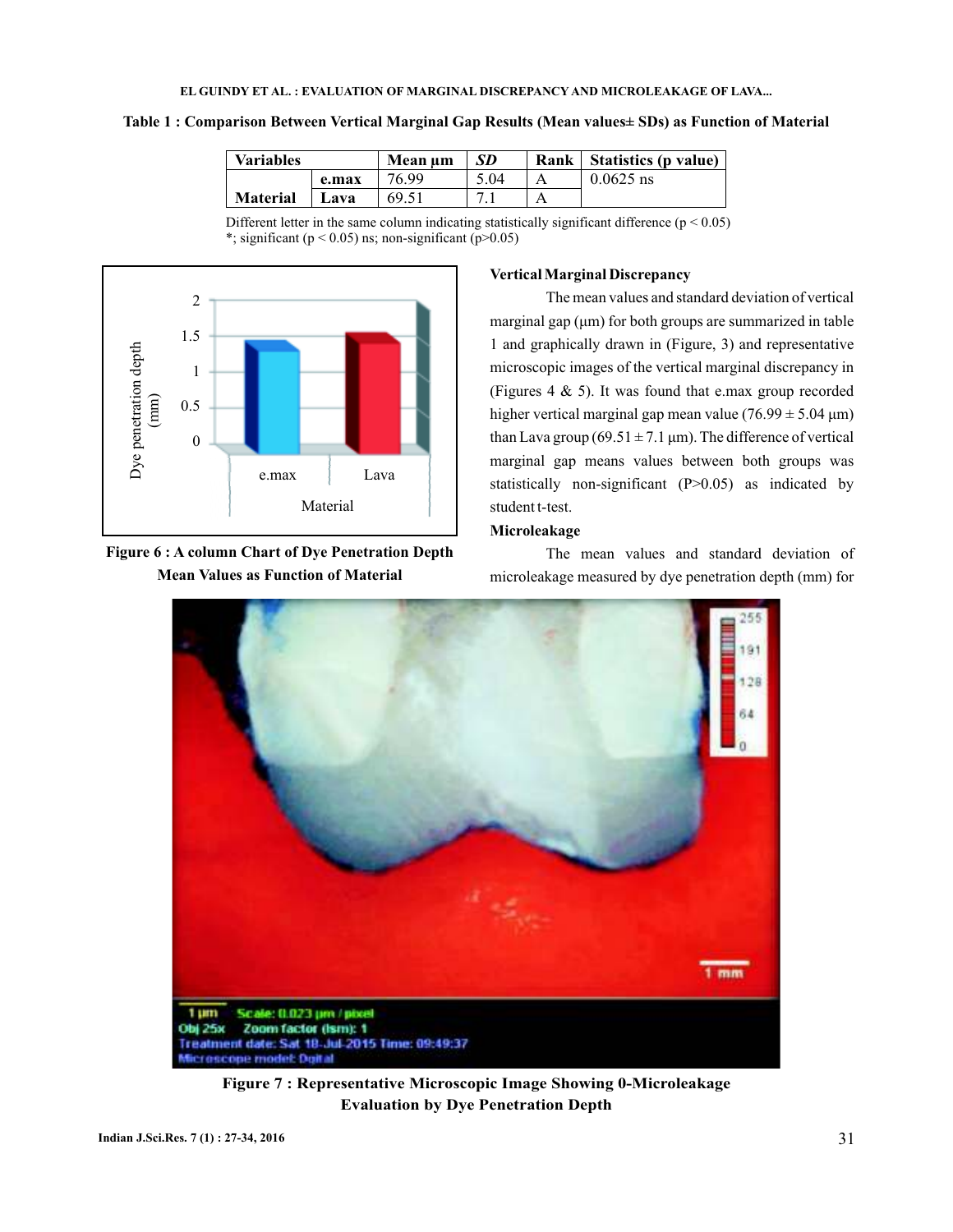**EL GUINDY ET AL. : EVALUATION OF MARGINAL DISCREPANCY AND MICROLEAKAGE OF LAVA...**



**Figure 8 : Representative Microscopic Image Showing Microleakage Evaluation by Dye Penetration Depth Measurement (e.max Group)**



**Figure 9 : Representative Microscopic Image Showing Microleakage Evaluation by Dye Penetration Depth Measurement (Lava Group)**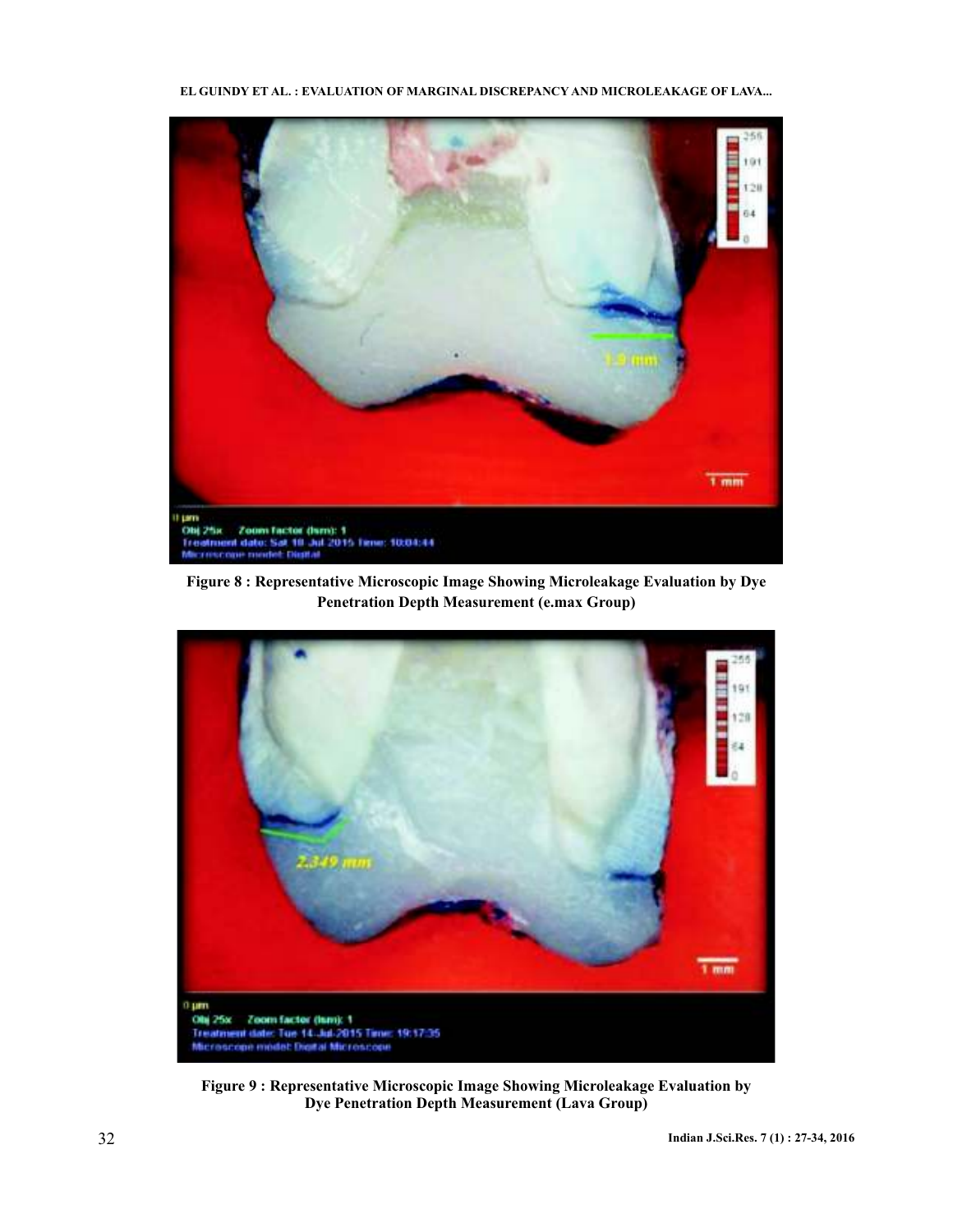| Variables       |       | Mean um | SD   | Rank   Statistics (p value) |
|-----------------|-------|---------|------|-----------------------------|
|                 | e.max | .44     |      | $0.853$ ns                  |
| <b>Material</b> | Lava  |         | 0.48 |                             |

**Table 2 : Comparison Between Dye Penetration Depth Results (Mean values± SDs) as Function of Material**

Different letter in the same column indicating statistically significant difference ( $p < 0.05$ ) \*; significant ( $p < 0.05$ ) ns; non-significant ( $p > 0.05$ )

both groups are summarized in table 2 and graphically drawn in (Figure, 6) and representative microscopic images showing microleakage evaluation by dye penetration depth measurement in (Figures 7, 8 &9). It was found that Lava Ultimate group recorded higher dye penetration depth mean value  $(1.55 \pm 0.48 \text{ mm})$  than e.max group  $(1.44 \pm 0.31 \text{ mm})$ . The difference of dye penetration depth means values between both groups was statistically non-significant (P>0.05) as indicated by student t-test.

## **DISCUSSION**

Endocrowns preserve tooth tissues, keep all margins of the restoration away from the periodontium, which is beneficial for hygiene and periodontal health, and eliminate many technical steps during the fabrication. The utilization of the available space inside the pulp chamber adds to the stability and retention of the restoration. (Biacchi & Basting, 2012). It was thereby necessary to investigate the marginal quality of different endocrown materials by evaluating their marginal discrepancy and microleakage, as the marginal quality has direct effect on the success of any restoration. IPS e.max CAD blocks were chosen as a control because they have the advantages of long term clinical acceptability, good bonding characteristics, short laboratory steps, favorable esthetics, high strength, good edge stability(S. & S. 2014). Lava Ultimate Resin Nano Ceramic (RNC) blocks was chosen as they are inventive new CAD/CAM materials. The Lava Ultimate has an elastic modulus of approximately 12.7 GPa which is comparable to dentin (13-15 GPa) so monoblock effect is also attained, which allows for uniform stress distribution in the toothrestoration complex they act as one unit (Hassan et al., 2012). It's generally agreed that resin cement bonding to the tooth and crown through both chemical and micromechanical bonding decreases the marginal discrepancy and thereby the microleakage. In addition it

**Indian J.Sci.Res.** 7 (1) : 27-34, 2016 33

acts as inherent buffering layer that is able to absorb stresses during load application (Gu & kern, 2003). Thermal cycling was performed for all specimens to mimic the oral conditions. The International Organization for Standardization (ISO) recommends thermal cycling between 5°C and 55°C as an accelerated aging test (Schmid-Schwap et al., 2011). The vertical marginal gap measurement was selected as the most frequently used method to quantify the accuracy of a restoration (Groten et al., 1997). The measurement was performed at 20 points along the cervical circumference of each endocrown.

The findings were in accordance with Awada and Nathanson (Awada & Nathanson, 2014) who reported improved marginal quality of Lava Ultimate restorative material, Enamic, Cerasmart (polymer based CAD/CAM materials) than IPS Empress CAD, Vitablocs Mark II (ceramic counterpart). This is probably due to the reduced brittleness of these materials compared with conventional ceramics and the effect of diamond milling instruments. According to some workers crowns that were milled from resin nano ceramic (Lava™ Ultimate Restorative) had a better fit than the glassceramic (IPS® e.max® CAD), indicating that there is an important difference between the machining ability of these materials. Unlike the other ceramics, Lava Ultimate contains 80% nanoceramic particles embedded in a highly cured resin matrix (20%). It is thought that this unique composition results in a higher coefficient of thermal expansion in comparison to that of ceramic materials with the dentin. The linear coefficient of thermal expansion has been suggested as an important factor that influences microleakage. Thereby, the results of this study were in accordance with ( EL-Damanhoury et al., 2015) in which the microleakage was more in the Lava ultimate endocrowns in comparison to e.max CAD. Also, the results of (Ghazy et al., 2010) were in accordance with this study which showed insignificant difference in